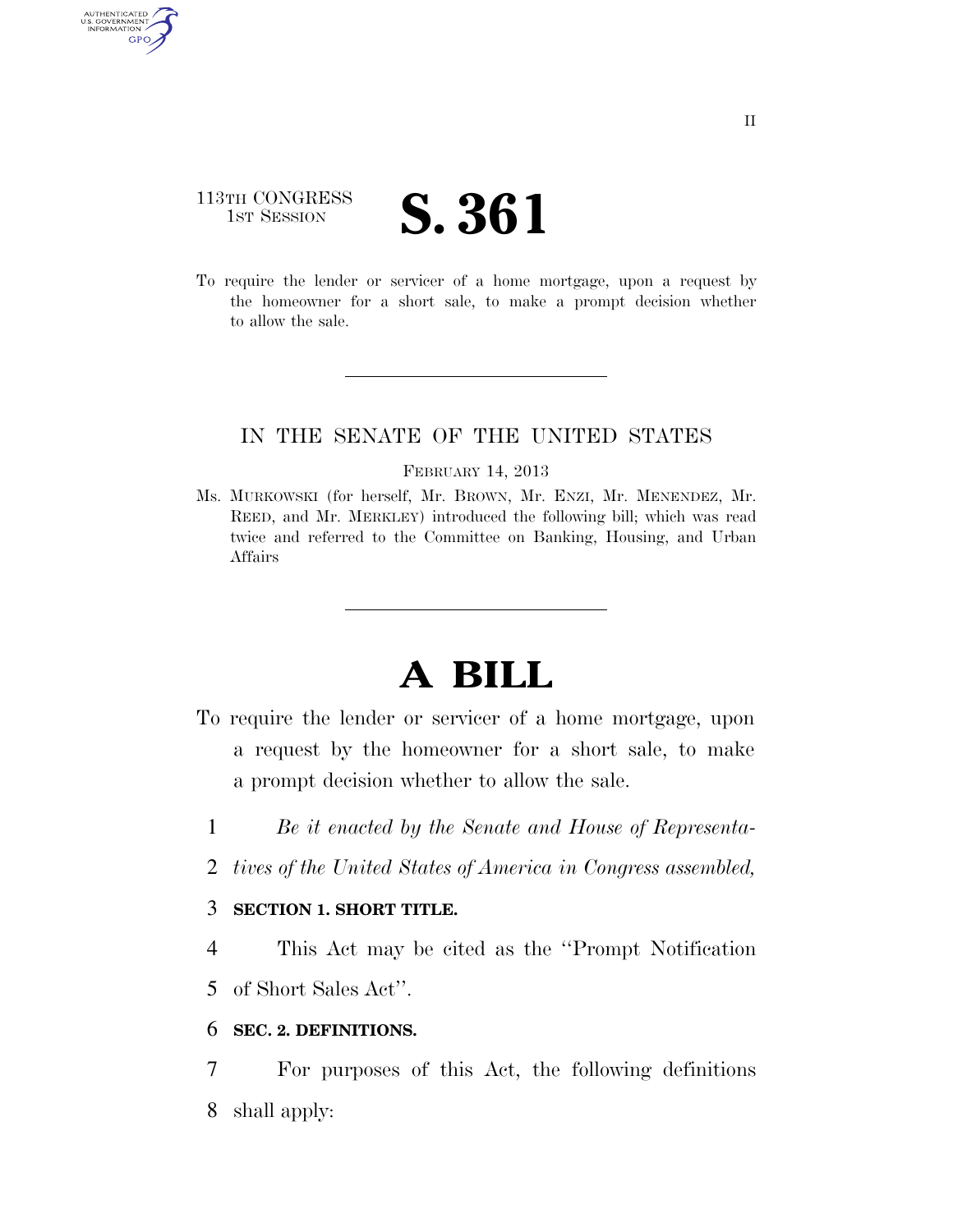(a) RESIDENTIAL MORTGAGE LOAN.—The term ''residential mortgage loan'' means any consumer credit transaction that is secured by a mortgage, deed of trust, or other equivalent consensual security interest on a dwell- ing or on residential real property that includes a dwelling, other than a consumer credit transaction under an open end credit plan or an extension of credit relating to a plan described in section 101(53D) of title 11, United States Code.

 (b) SECURITIZATION VEHICLE.—The term ''securitization vehicle'' means a trust, special purpose en- tity, or other legal structure that is used to facilitate the issuing of securities, participation certificates, or similar instruments backed by or referring to a pool of assets that includes residential mortgage loans (or instruments that are related to residential mortgage loans, such as credit-linked notes).

 (c) SERVICER.—The term ''servicer'' has the same meaning as in section 129A of the Truth in Lending Act 20 (15 U.S.C. 1639a), as so designated by section  $1402(a)(1)$  of Public Law 111–203, except that such term includes a person who makes or holds a residential mortgage loan (including a pool of residential mortgage loans), if such person also services the loan.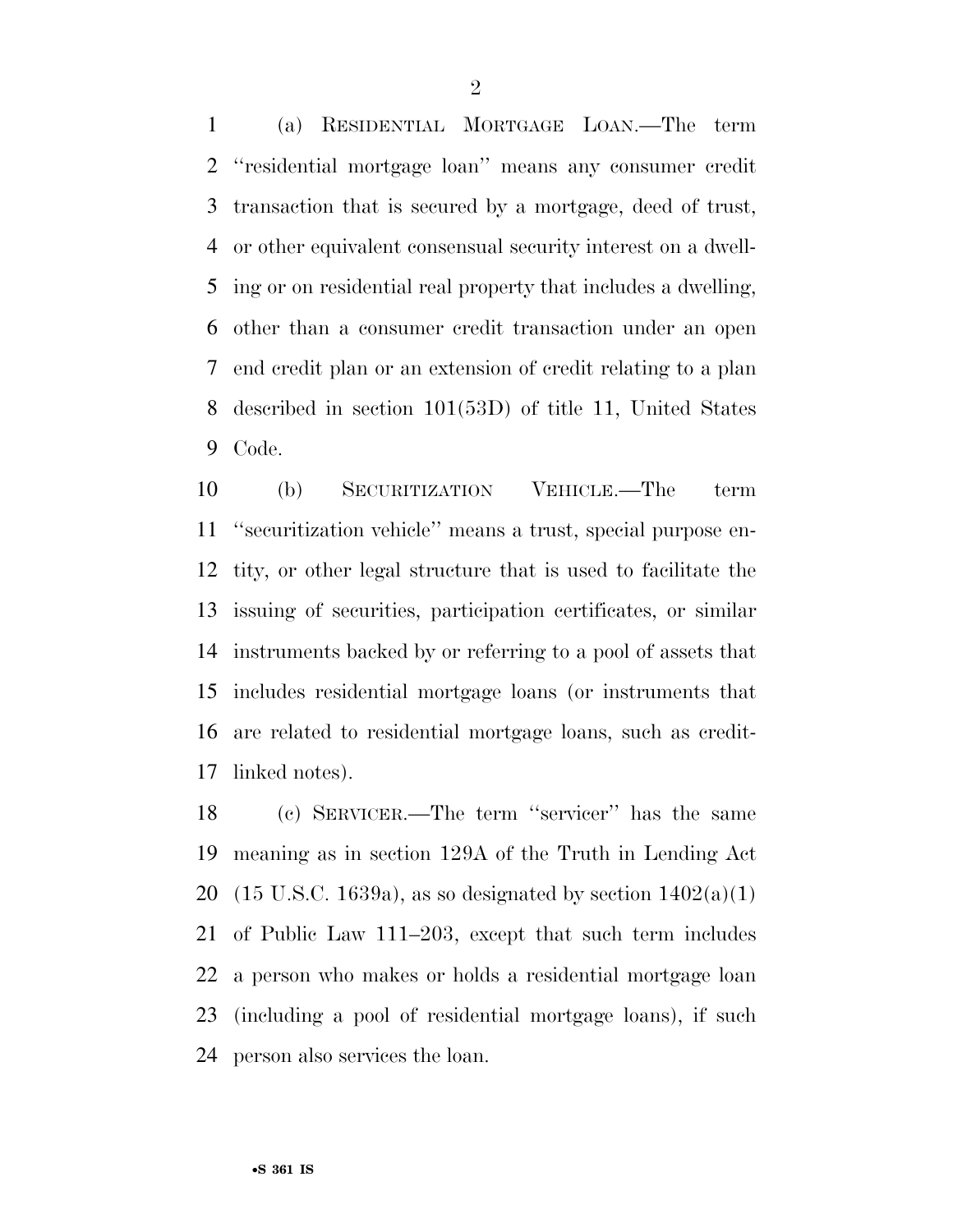| 1                    | (d) SHORT SALE.—The term "short sale" means the                |
|----------------------|----------------------------------------------------------------|
| 2                    | sale of the dwelling or residential real property that is sub- |
| 3                    | ject to the mortgage, deed or trust, or other security inter-  |
| 4                    | est that secures a residential mortgage loan that—             |
| 5                    | $(1)$ will result in proceeds in an amount that is             |
| 6                    | less than the remaining amount due under the mort-             |
| 7                    | gage loan; and                                                 |
| 8                    | $(2)$ requires authorization by the securitization             |
| 9                    | vehicle or other investment vehicle or holder of the           |
| 10                   | mortgage loan, or the servicer acting on behalf of             |
| 11                   | such a vehicle or holder.                                      |
| 12                   | SEC. 3. PROMPT NOTIFICATIONS AND DECISION REGARD-              |
|                      |                                                                |
|                      | ING SHORT SALE.                                                |
|                      | REQUIREMENT FOR PROMPT NOTIFICATIONS,<br>(a)                   |
|                      | DECISIONS.-                                                    |
| 13<br>14<br>15<br>16 | (1) NOTIFICATIONS.—                                            |
| 17                   | (A) IN GENERAL.—Each servicer shall pro-                       |
|                      | vide in writing to a mortgagor of a residential                |
|                      | mortgage loan—                                                 |
| 18<br>19<br>20       | (i) an acknowledgment of receipt of a                          |
| 21                   | written request of the mortgagor, not later                    |
| 22                   | than 3 days after the date of such receipt;                    |
| 23                   | (ii) a notice of any missing or incom-                         |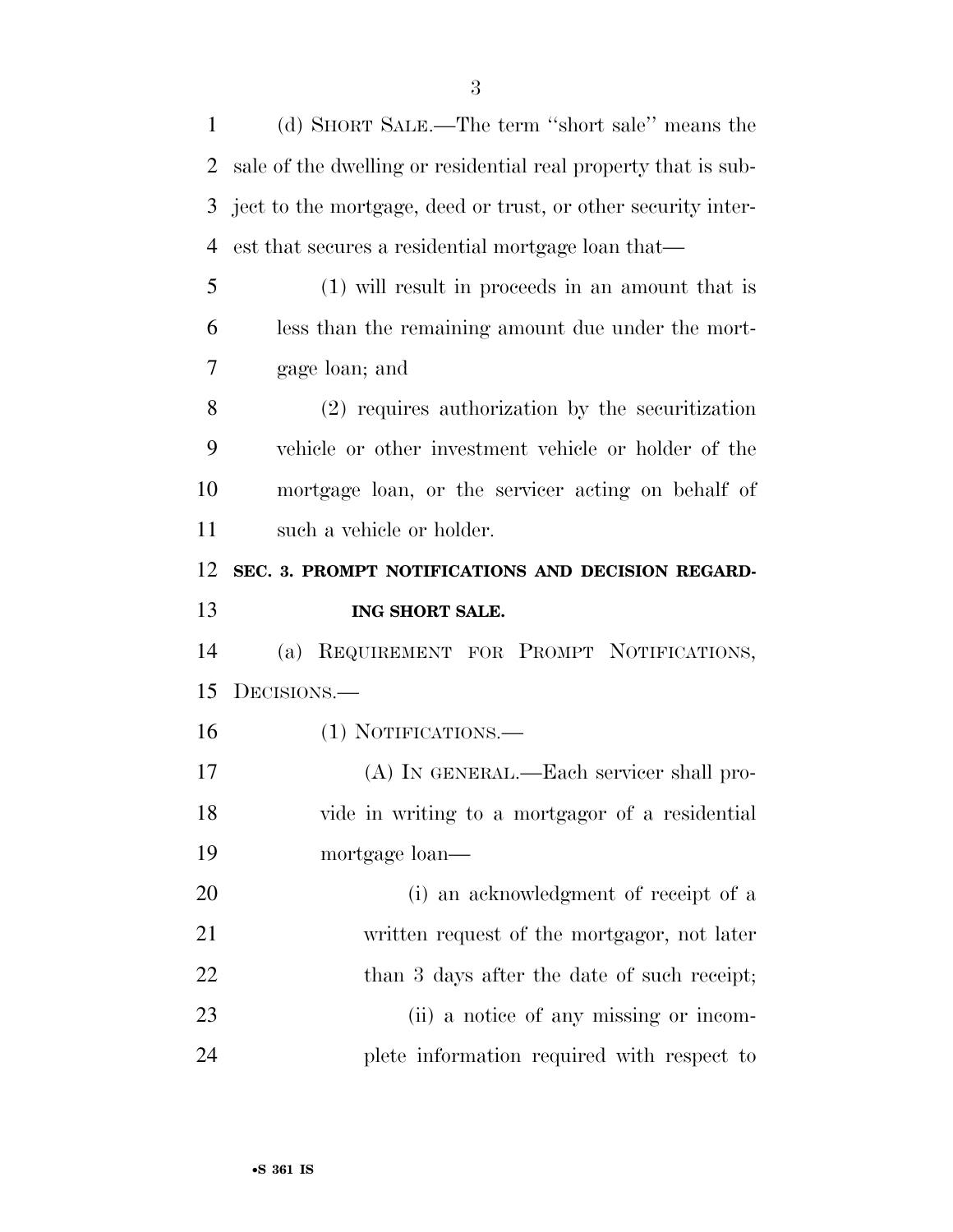| $\mathbf{1}$   | such request, not later than 5 days after           |
|----------------|-----------------------------------------------------|
| $\overline{2}$ | the date of such receipt; and                       |
| 3              | (iii) a definitive response to such re-             |
| $\overline{4}$ | quest approving or denying such request,            |
| 5              | not later than 30 days after the date of            |
| 6              | such receipt.                                       |
| 7              | EXCEPTIONAL CIRCUMSTANCES.—In<br>(B)                |
| 8              | any case in which a servicer is unable to provide   |
| 9              | a decision with respect to a written request of     |
| 10             | a mortgagor of a residential mortgage loan dur-     |
| 11             | ing the 30-day period required by subparagraph      |
| 12             | $(A)$ , such period may be extended to not later    |
| 13             | than 60 days after the date of receipt of a com-    |
| 14             | pleted application, except that the servicer shall, |
| 15             | verbally or in writing—                             |
| 16             | (i) notify the mortgagor during the                 |
| 17             | initial 30-day period that the application is       |
| 18             | still under review; and                             |
| 19             | (ii) each week thereafter provide to                |
| 20             | the mortgagor a status update indicating            |
| 21             | the reasons why a decision is pending be-           |
| 22             | yond the required 30-day period.                    |
| 23             | (C) APPLICABILITY.—Subparagraph<br>(A)              |
| 24             | shall apply, except as provided in subsection       |
| 25             | (b), and notwithstanding any other provision of     |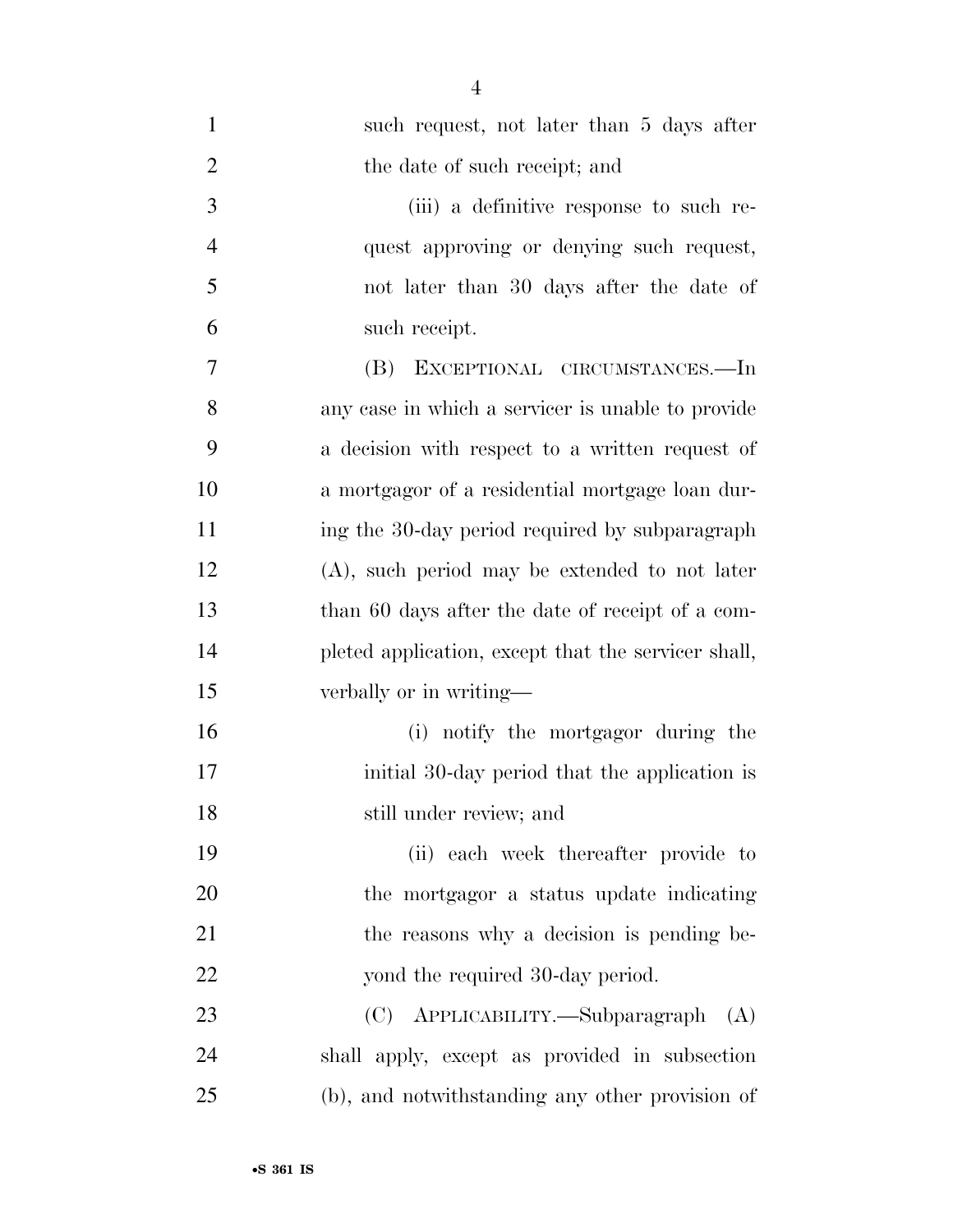law or of any contract, including a contract be- tween a servicer of a residential mortgage loan and a securitization vehicle or other investment vehicle. (D) CONTENT.—A written response by a servicer under subparagraph (A) shall specify a decision on whether such request has been de- nied, approved, or that such request has been approved subject to specified changes. (2) MORTGAGOR SUBMISSION.—Paragraph (1) shall apply in any case in which the mortgagor under a residential mortgage loan submits to the servicer thereof— (A) a written offer for a short sale of the dwelling or residential real property that is sub- ject to the mortgage, deed of trust, or other se- curity interest that secures the mortgage loan; and (B) all information required by the servicer in connection with such a request (including a copy of an executed contract between the owner of the dwelling or property and the prospective buyer that is subject to approval by the servicer).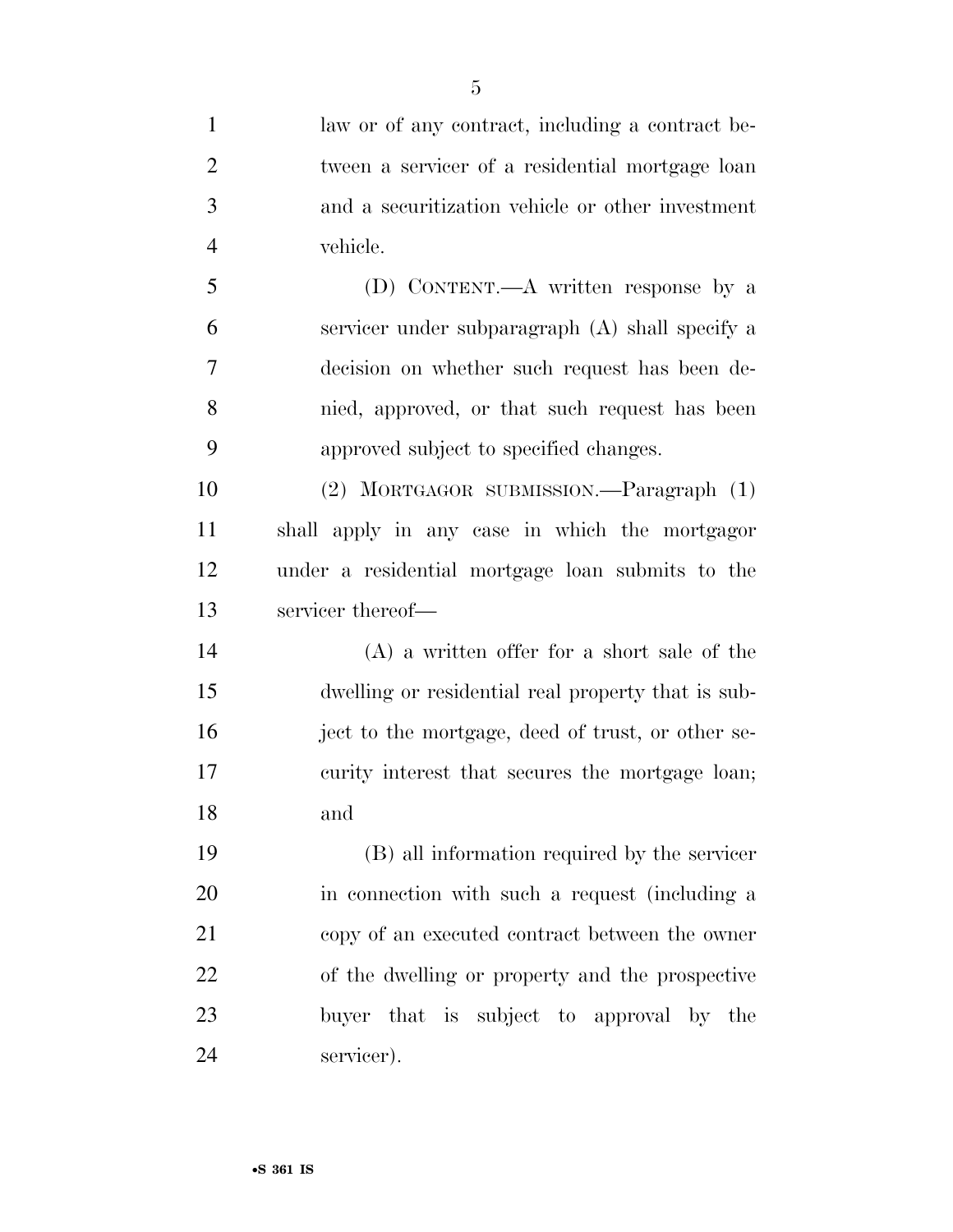(3) CIVIL ACTIONS AUTHORIZED.—An ag- grieved individual may bring an action in a court of competent jurisdiction, asserting a violation of this Act. Aggrieved individuals may be awarded all ap- propriate relief, including equitable relief, and a monetary award of \$1,000 per violation, plus reason- able attorneys' fees, or such higher amount as may be appropriate in the case of an established pattern or practice of such failures.

 (b) INAPPLICABILITY TO CERTAIN EXISTING MORT- GAGES.—Subsection (a) shall not apply with respect to any residential mortgage with respect to which the mort- gagor and the mortgagee or servicer have entered into a written agreement before the date of enactment of this Act explicitly providing a procedure or terms for approval of a short sale.

 (c) TREATMENT OF OTHER TIME LIMITS.—This sec- tion may not be construed to preempt, annul, or otherwise affect any other provision of law or of any contract or pro- gram that provides a shorter period than is provided under subsection (a) for a decision by the servicer of a residential mortgage loan regarding a short sale of the dwelling or residential real property that is subject to the mortgage,